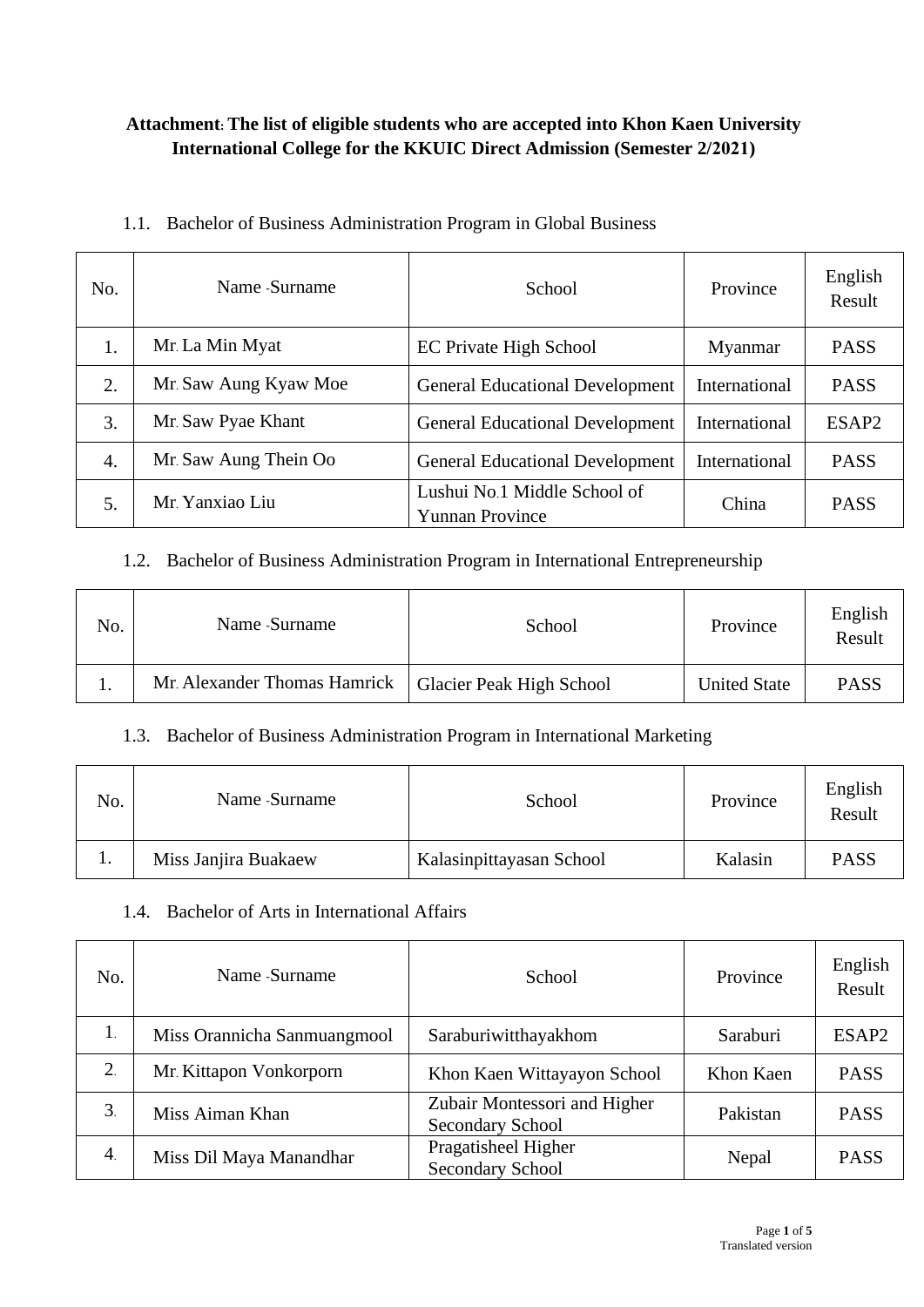# 1.5. Bachelor of Arts in Tourism Management

| No. | Name -Surname | School               | Province | English<br>Result |
|-----|---------------|----------------------|----------|-------------------|
|     | Mr. Han Wang  | Huaxia Middle School | China    | ESAP <sub>2</sub> |

### 1.6. Bachelor of Communication Arts in Creative Media Technology

| No. | Name -Surname | School                                     | Province | English<br>Result |
|-----|---------------|--------------------------------------------|----------|-------------------|
|     | Miss Xi Bai   | The No.3 Senior High School of<br>Shenzhen | China    | <b>PASS</b>       |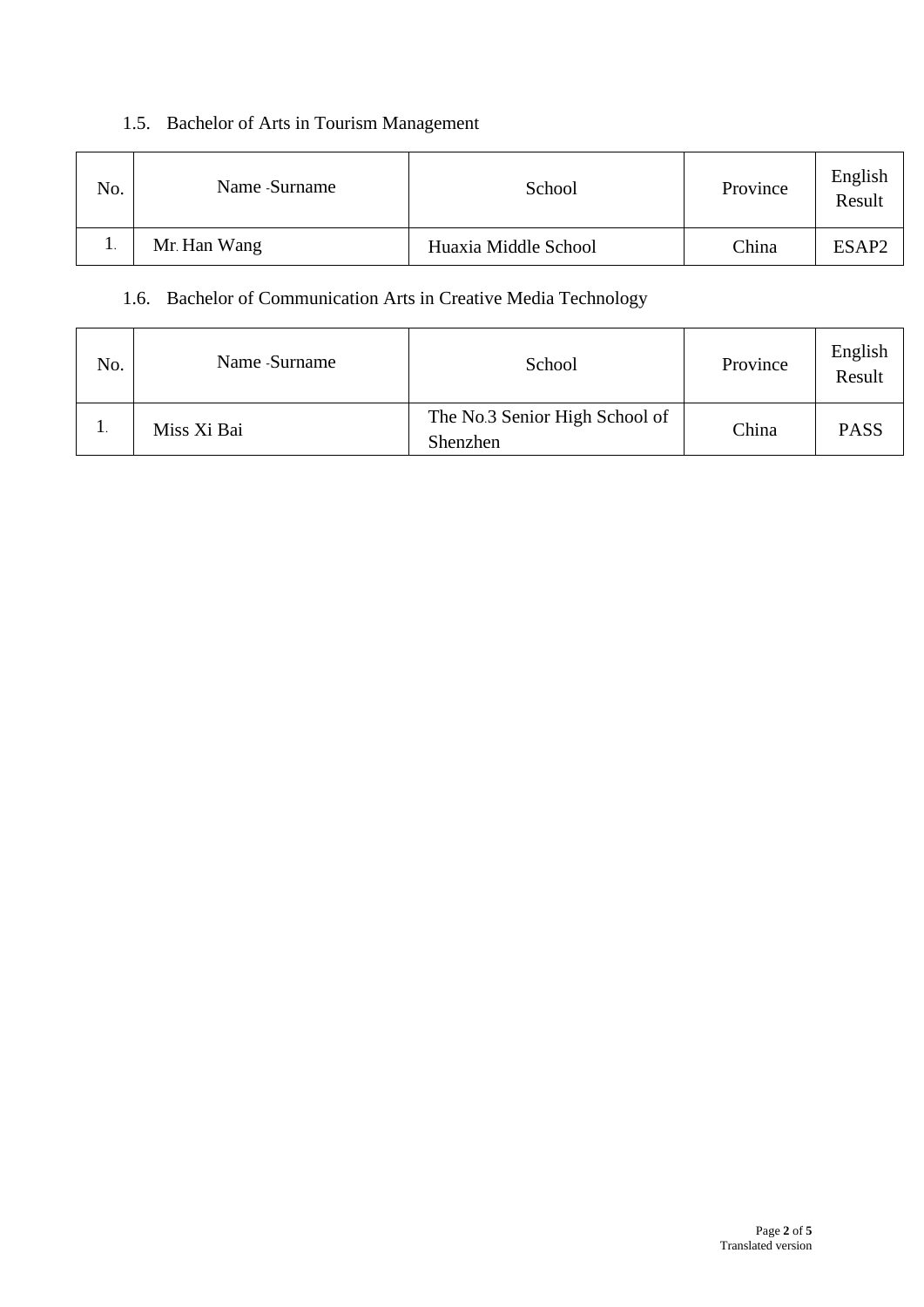# **Attachment: Procedures and Timeline for the KKUIC Direct Admission (Semester 2/2021)**

| No. | Date                 | Items                                                                                                                                                                                                                                                                                                                                                                                                                                                                                  |
|-----|----------------------|----------------------------------------------------------------------------------------------------------------------------------------------------------------------------------------------------------------------------------------------------------------------------------------------------------------------------------------------------------------------------------------------------------------------------------------------------------------------------------------|
| 1.  | November 12, 2021    | Announcement the student who pass the interview through<br>the website https://www.ic.kku.ac.th                                                                                                                                                                                                                                                                                                                                                                                        |
| 2   | November 22-26, 2021 | The online registration for new students in http://reg.kku.ac.th and<br>payment of tuition fees:<br>Thai students pay for the tuition fee of 40,000 THB and<br>admission fee of 10,000 THB, totaling 50,000 THB.<br>International students pay for the tuition fee of 50,000 THB<br>and admission fee of 10,000 THB, totaling 60,000 THB.<br>If you miss the deadline of payments, you will be disenrolled by<br>Khon Kaen University, and the committee's decision shall be<br>final. |

For further detailed information, please contact 043-202-424 or 095-663-2001 during office hours (08.30 am - 04.30 pm), or send your inquiries or questions to the Facebook page: www.[facebook](http://www.facebook.com/kkuic).com/kkuic and the email: [khwamh@kku](mailto:khwamh@kku.ac.th).ac.th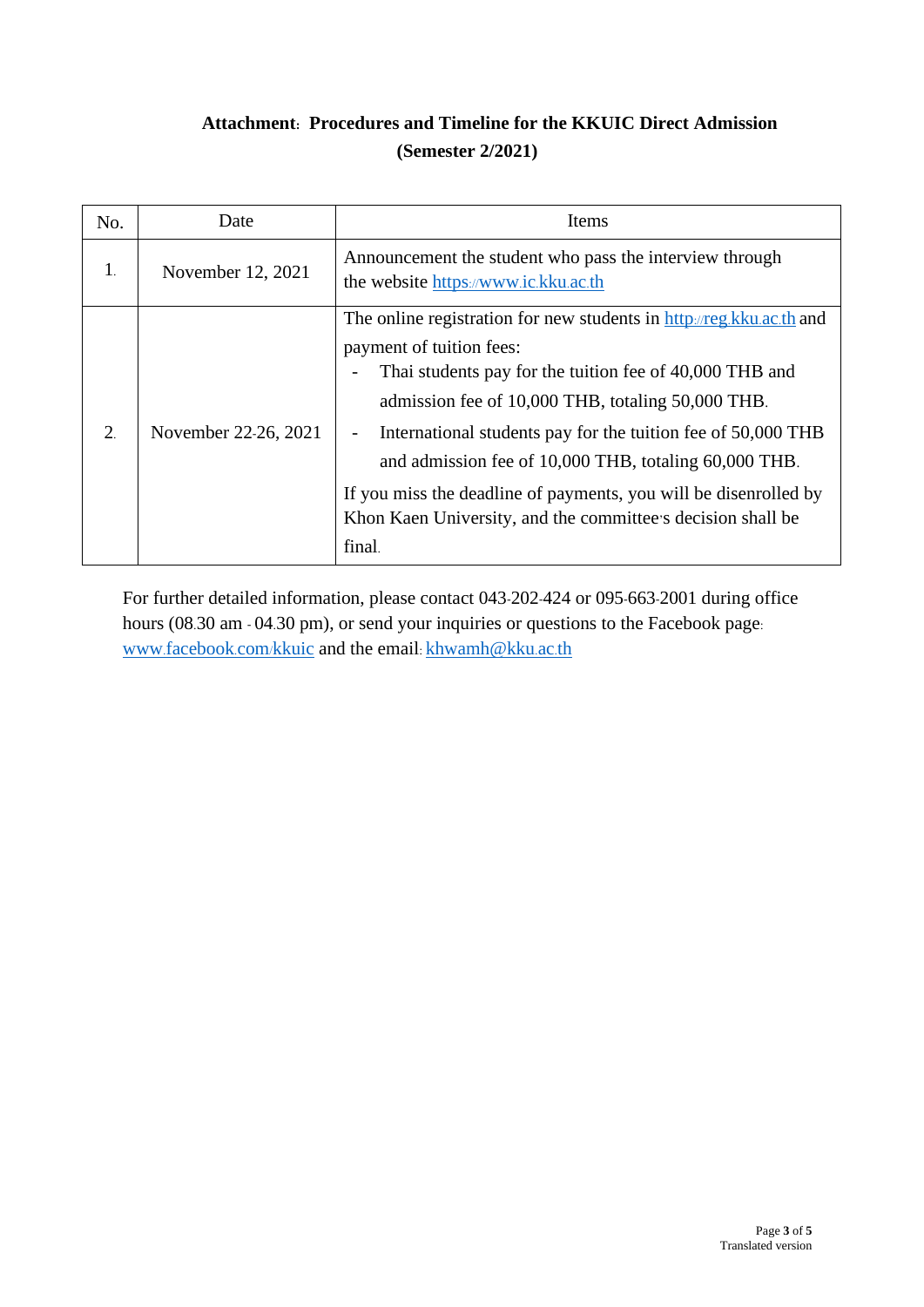#### **Details of the English Test Results for KKUIC Direct Admission**

The English language proficiency test is an essential tool for studying in international programs. The test results are divided into three groups with the student names attached to the announcement as follows:

"PASS" means students PASS ESAP and can enroll in the regular courses in the  $2<sup>nd</sup>$  semester of 2021 (the class starts on December 7, 2021) listed in their programs.

"ESAP1" means the  $1<sup>st</sup>$  year students need to study ESAP1 course in the  $2<sup>nd</sup>$ semester of 2021. ESAP1 students are available to enroll in regular courses for a maximum of 3 courses together with an ESAP course.

"ESAP2" means the  $1<sup>st</sup>$  year students need to study ESAP2 course in the  $2<sup>nd</sup>$ semester of 2021. ESAP2 students are available to enroll in regular courses for a maximum of 3 courses together with an ESAP course.

The students listed in the ESAP1 and ESAP2 groups must enroll for the ESAP courses in the academic year 2/2021 (the class starts on December 7, 2021). A student is available to enroll in regular courses for a maximum of 3 courses together with an ESAP course in the academic year 2/2021 and can cause the student's late graduation. The details are as follows:

"ESAP1" means the  $1<sup>st</sup>$  year students need to study ESAP1 course in the  $2<sup>nd</sup>$ semester of 2021. ESAP1 students can register for three regular subjects as below:

For International Entrepreneurship, Global Business, International Marketing, International Affairs, Creative media technology, and International Journalism students need to enroll in these subjects:

IC 011 002 Academic English IC 011 010 Globalization Studies

And choose one subject in this list below:

| IC 011 004 Japanese for Communication (Except Japanese students) |  |
|------------------------------------------------------------------|--|
|                                                                  |  |

IC 011 005 Chinese for Communication (Except Chinese students)

IC 011 003 Thai for Foreigners (Foreign Student Only)

For **Tourism Management students** need to enroll in these subjects:

| 049003 | Academic English             |
|--------|------------------------------|
| 049032 | <b>Globalization Studies</b> |

And choose one subject in this list below:

| 049006 | Japanese for Communication (Except Japanese students) |
|--------|-------------------------------------------------------|
| 049007 | Chinese for Communication (Except Chinese students)   |
| 049005 | Thai for Foreigners (International students Only)     |